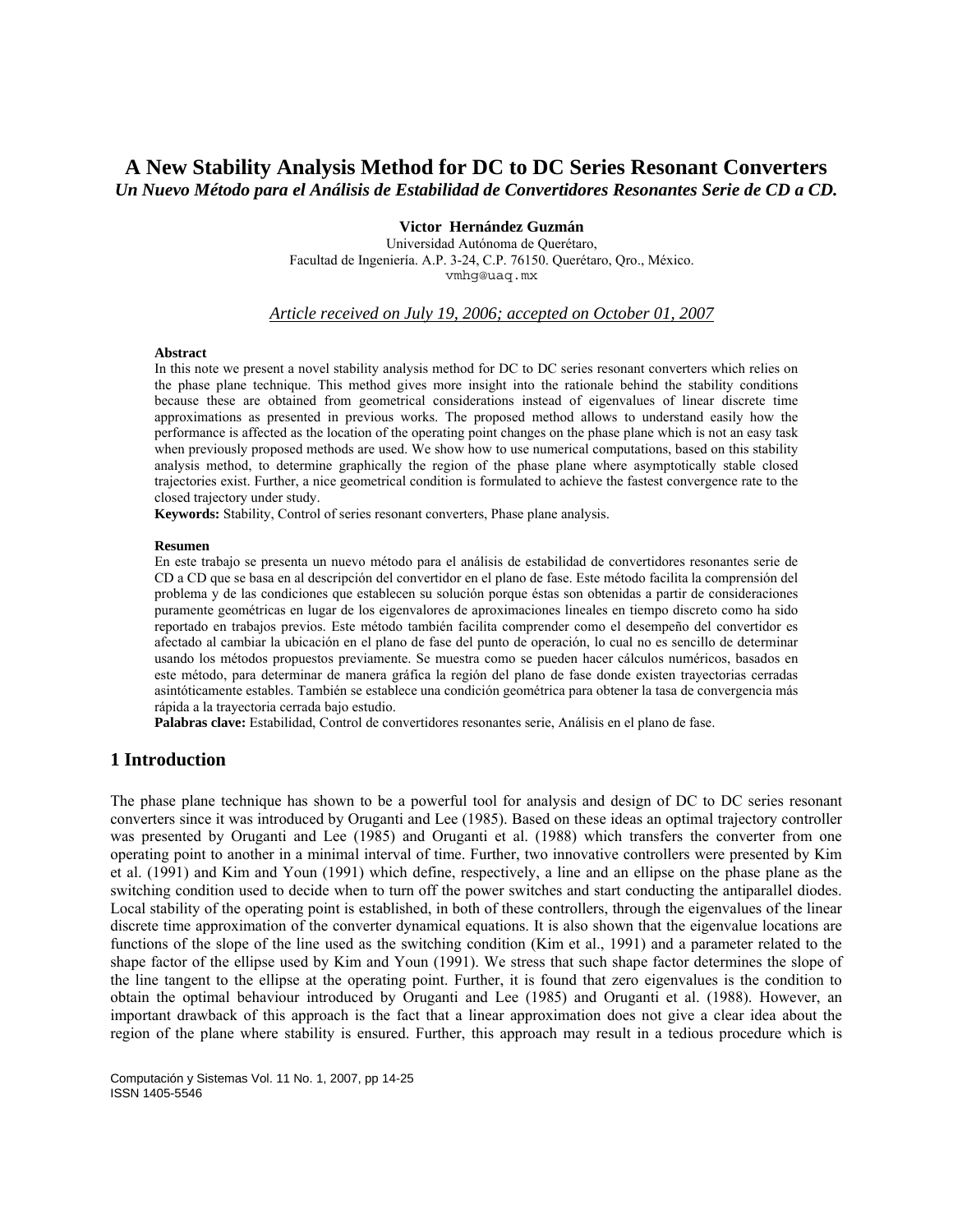preferred to be avoided by some authors. For instance, a line is also used by Rosseto (1996) as the switching condition, which means that the methodology introduced by Kim et al. (1991) can be used in this case, however it is preferred to use simulations in order to study the performance of the proposed controller. Moreover, because of similar reasons, the approach introduced by Kim et al. (1991) and Kim and Youn (1991) does not provide an easy manner to understand how the performance is affected as the location of the operating point changes on the phase plane. In the present note we introduce a new stability analysis method for DC to DC series resonant converters which does not require any linear discrete time approximation but just relies on geometrical considerations providing a clearer rationale behind the stability result. The only required knowledge about the converter dynamics is the well known fact that evolution is described by circles centered at specific points determined by the DC power supply and the output voltage (Oruganti and Lee, 1985; Oruganti et al., 1988; Kim et al., 1991; Kim and Youn, 1991; Rosseto, 1996). The stability analysis method introduced in this note has the following advantages, which represent our main contribution: 1) it allows to develop a graphical method to determine the region of the phase plane where asymptotically stable closed trajectories exist, 2) it allows to formulate a nice geometrical condition to obtain the performance described by Kim et al. (1991) and Kim and Youn (1991) in terms of zero eigenvalues which corresponds to the optimal behaviour introduced by Oruganti and Lee (1985) and Oruganti et al. (1988), 3) it is a simple and clear tool to understand how performance is affected as the location of the operating point changes on the phase plane and 4) it is useful to study the stability and the performance of several previously proposed controllers which also define lines as the switching conditions such as the classical capacitor-voltage controller and controller introduced by Sira-Ramírez and Silva-Ortigoza (2002). This note is organized as follows. In section 2 we recall some important features of the converter evolution on the phase plane. In section 3 we develop our stability analysis method whereas some relations are introduced in section 4 which are useful to use our method together with numerical computations. Some application examples are presented in section 5 and some concluding remarks are given in section 6. Finally, along this note we use symbols |⋅| and ||⋅||, respectively, to represent the absolute value function and the Euclidean norm of a vector.

## **2 Phase plane evolution**

The simplified circuit of a DC to DC series resonant converter is shown in fig. 1, where  $Q_1$ ,  $Q_2$ ,  $Q_3$ ,  $Q_4$  represent power switches, *D1, D2, D3, D4* represent antiparallel diodes, *L* and *C* are, respectively, the resonant inductance and the resonant capacitance,  $C_0$  is the output filter capacitance, R is the load resistance,  $\nu$  and  $i$  are, respectively, the resonant voltage and the resonant electric current,  $v_0$  is the output voltage and  $\varepsilon$  is the constant voltage of the DC power supply. The following normalized variables are equivalent to those used by Oruganti and Lee (1985), Kim et al. (1991), Kim and Youn (1991), Rosseto (1996):

$$
z_1 = \frac{1}{\varepsilon} \sqrt{\frac{L}{C}} i, \quad z_2 = \frac{1}{\varepsilon} \nu, \quad z_3 = \frac{1}{\varepsilon} \nu_0, \quad \tau = \frac{t}{\sqrt{LC}}
$$
 (1)

where *t* represents time in seconds. The normalized model of a DC to DC series resonant converter is given as (Stankovic, 1999; Sira-Ramírez and Silva-Ortigoza, 2002):

$$
\dot{z}_1 = -z_2 - z_3 \, sign(z_1) + u \tag{2}
$$

 $\dot{z}_2 = z_1$  (3)

$$
\alpha \dot{z}_3 = |z_1| - Q z_3 \tag{4}
$$

where, with some abuse of notation, the "<sup>0</sup>" represents the derivative with respect to the normalized time τ. Variable *u* is the normalized input restricted to take only two values  $\{-1, +1\}$ . We define parameters  $Q^{-1} = R\sqrt{C/L}$  and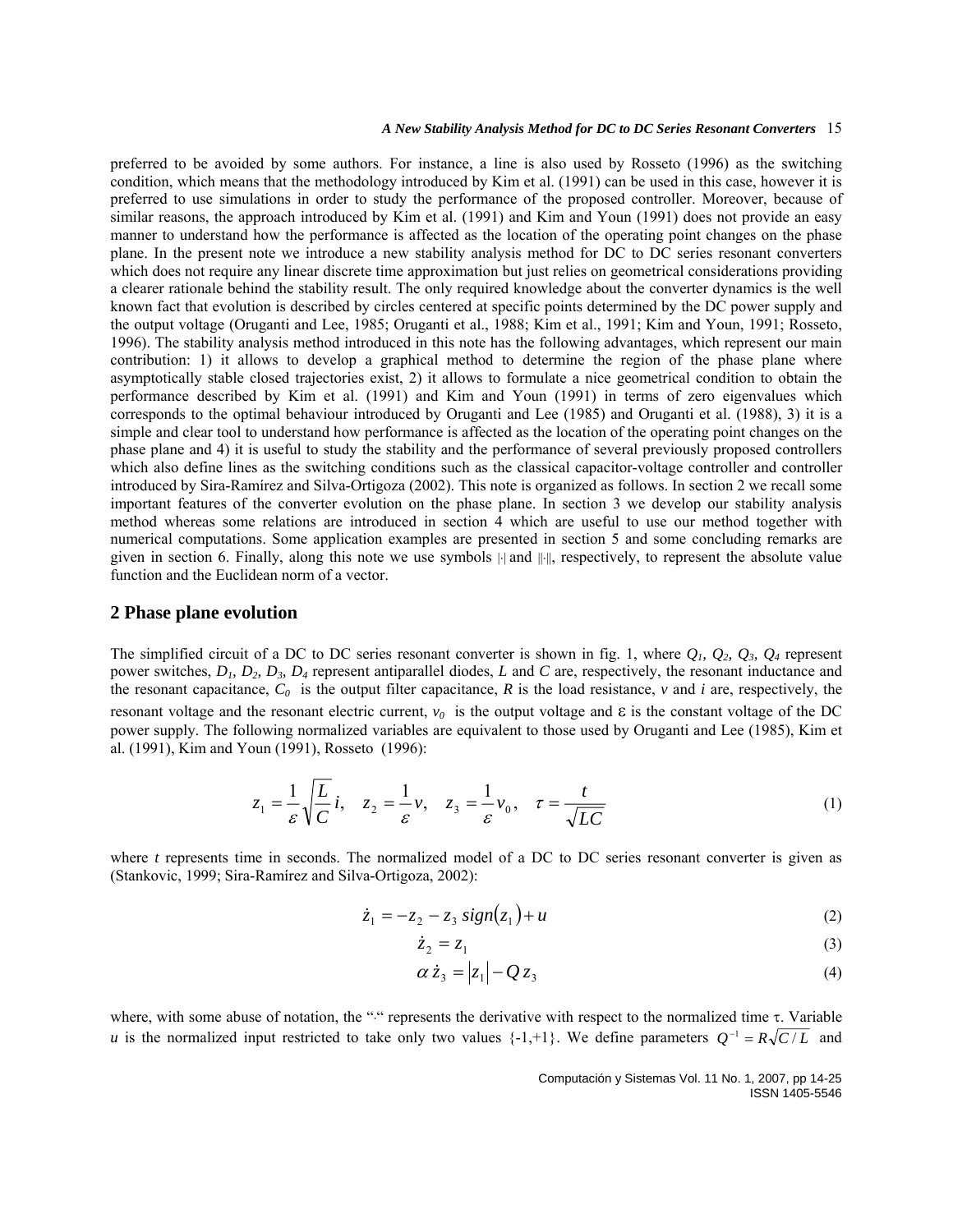$\alpha = C_0/C$ . Note that Q is the so called quality factor of the converter. Similarly to several previous works (Oruganti and Lee, 1985; Kim et al., 1991; Kim and Youn, 1991; Rosseto, 1996) we consider the following assumptions:

**A1**.  $\alpha = C_0 / C$  is large, i.e. the output voltage dynamics (4) is very slow compared to the resonant dynamics (2), (3). This means that the output voltage, *z3*, can be considered to remain constant during several oscillations of the resonant variables  $z_1$ ,  $z_2$ .

**A2**. The quality factor is large, i. e. we assume lossless operation.



**Fig. 1.** A DC to DC series resonant converter

Hence, using assumptions A1, A2 and (1) we find that the converter dynamics (2), (3), (4) can be represented by the piecewise linear system:

$$
\begin{pmatrix} \dot{z}_1 \\ \dot{z}_2 \end{pmatrix} = \begin{pmatrix} 0 & -1 \\ 1 & 0 \end{pmatrix} \begin{pmatrix} z_1 \\ z_2 \end{pmatrix} + \begin{pmatrix} 1 \\ 0 \end{pmatrix} v_e \tag{5}
$$

which is also used by Oruganti and Lee (1985), Kim et al. (1991), Kim and Youn (1991), Rosseto (1996), and it is defined in the following four regions:

- 1. *D<sub>1</sub>*, *D<sub>3</sub>* conduct:  $v_e=1+z_3$ ,  $u=+1$ .
- 2.  $Q_1$ ,  $Q_3$  conduct:  $v_e = 1 z_3$ ,  $u = +1$ .
- 3. *D*<sub>2</sub>, *D*<sub>4</sub> conduct:  $v_e = (1 + z_3)$ , *u*=-1.
- 4.  $Q_2$ ,  $Q_4$  conduct:  $v_e = (1 z_3)$ ,  $u = -1$ .

Solution of (5) shows that the resonant variables evolution is described in the  $z_1$ - $z_2$  plane by concentric circles whose centers are defined in each region at points given as  $(z_2, z_1)=(v_e, 0)$  (Oruganti and Lee, 1985; Kim et al., 1991; Kim and Youn, 1991; Rosseto, 1996). Finally, let us recall a result presented by Oruganti and Lee (1985) for above resonance operation. Given any output voltage in the range  $0 \le z_3 \le 1$  a closed trajectory exists for each frequency, load current and tank energy level. Further, the switching boundary between power switch conduction and antiparallel diode conduction is defined by:

$$
z_1 = \pm \sqrt{\frac{(z_2 + z_3 + z_3)^2}{z_3^2} - (z_2 + 1 + z_3)^2}
$$
 (6)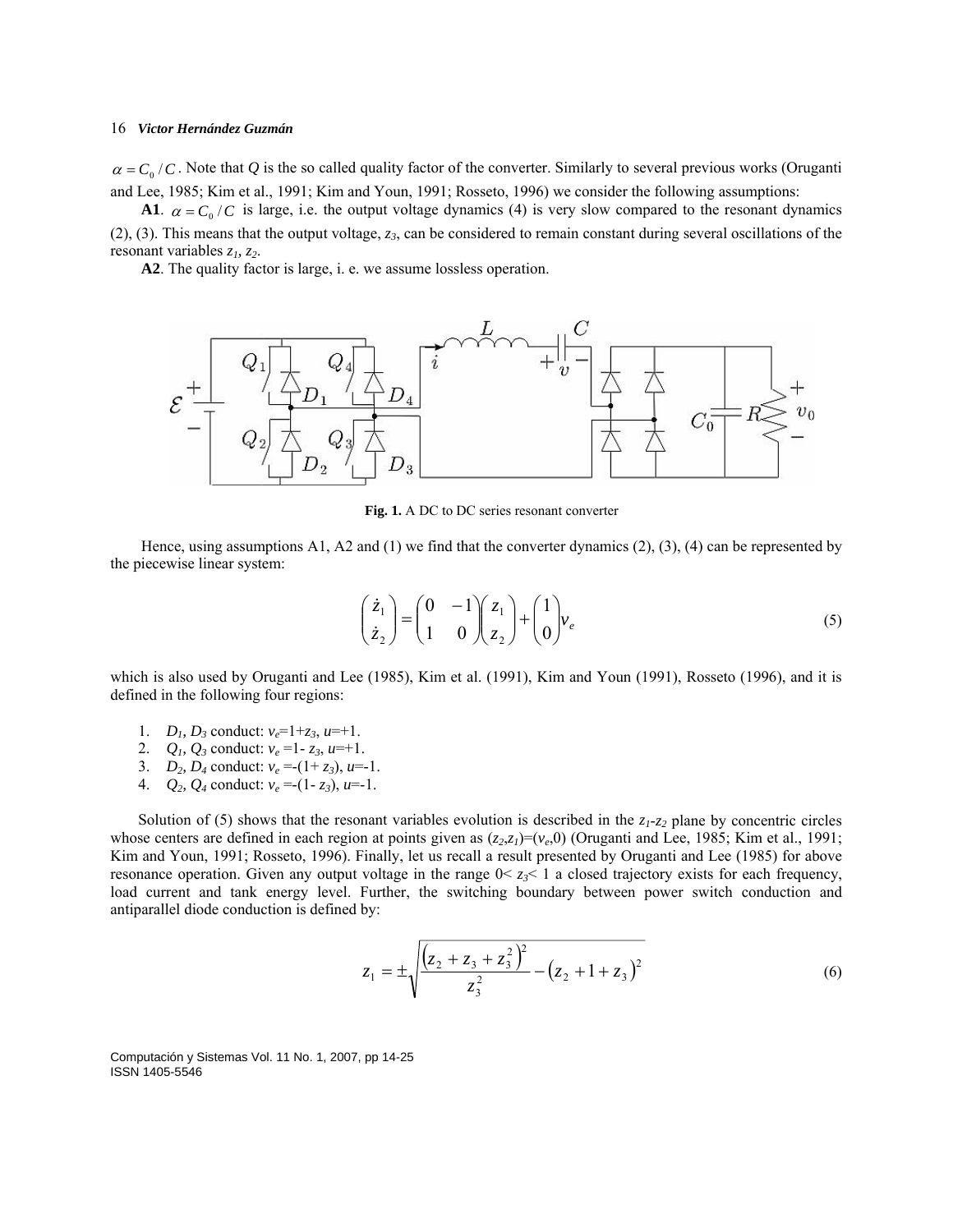where "+" stands on the first quadrant whereas "-" stands on the third quadrant. Moreover, these curves either i) become the (vertical)  $z_1$  axis as  $z_3$  approaches to zero or ii) become the (horizontal)  $z_2$  axis as  $z_3$  approaches to unity.

## **3 A new stability analysis method**

Consider the following switching rule for above resonance operation.  $Q_i$ ,  $Q_3$  are turned on when  $z_i$  becomes positive,  $Q_2$ ,  $Q_4$  are turned on when  $z_1$  becomes negative,  $D_2$ ,  $D_4$  start conducting when the line  $h_1$ :  $z_1 = m z_2 + V$  defined on the first quadrant, is hit and  $D_1$ ,  $D_3$  start conducting when the line  $h_3$ :  $z_1=m$   $z_2$ -V, defined on the third quadrant, is hit. We stress that *V*>0 and *m* are constants. In fig. 2 a steady state closed trajectory Γ ' is shown. Consider the set of initial conditions given as the infinitesimal segment  $dx(k)$  on the  $-z_2$  axis. Let *dy* represent the segment on the axis  $+z_2$ which is hit after the phase flow starting at  $dx(k)$  abandons  $h_1'$  and let  $dx(k+1)$  be the segment hit on the axis  $-z_2$  once an oscillation is completed. Note that these segments are oriented outwards the closed trajectory Γ '. Recall that system evolution is described by circles centered at  $(z_2, z_1)=(v_e, 0)$ . This implies that the width of the phase flow,  $dx(k)$ , remains constant until  $h_l$ ' is reached and the phase flow width *dy* remains constant since  $h_l$ ' is abandoned until axis  $+z_2$  is hit. We obtain similar conclusions for the phase flow on the third and fourth quadrants.  $B_{1Q}$  and  $B_{1D}$  are the directions of the middle line of the phase flow when  $h_1$ ' is reached and when  $h_1$ ' is abandoned, respectively, whereas *Op* represents the operating point on either *h1*' or *h3*'. In fig. 3 a steady state closed trajectory Γ is shown when different switching conditions  $h_1$  and  $h_3$  are used. In fig. 4 we show a detail of the conditions at line  $h_1$  for the case of fig. 3. We stress that **da** represents a vector perpendicular to line  $h_l$  and da= $\|\mathbf{da}\|$  represents the length of the segment of  $h_1$  which is hit by  $dx(k)$ . Using geometric considerations we realize that  $dx(k)$  and  $dy$  are related through:

$$
dy = \frac{\cos \delta_1}{\cos \theta_1} dx(k), \quad dx(k) \to 0, \quad dy \to 0
$$
 (7)

as long as  $dx(k)$  and  $dy$  are small. Subindex "1" means that switching occurs on the first quadrant. From figs. 3 and 4 we realize that  $\delta_1 > \theta_1$ . From fig. 5 we can see several interesting facts (we assume that -90 $\ll \theta_1 < +90$ <sup>o</sup>):

\n- **C1.** 
$$
\left| \frac{\cos \delta_1}{\cos \theta_1} \right| < 1
$$
, if  $\alpha_m = \frac{\theta_1 + \delta_1}{2} \in (0.90^\circ)$ .
\n- **C2.**  $\frac{\cos \delta_1}{\cos \theta_1} > 0$ , if  $\delta_1 < +90^\circ$ .
\n- **C3.**  $\frac{\cos \delta_1}{\cos \theta_1} < 0$ , if  $\delta_1 > +90^\circ$ .
\n- **C4.**  $\frac{\cos \delta_1}{\cos \theta_1} = 0$ , if  $\delta_1 = +90^\circ$ .
\n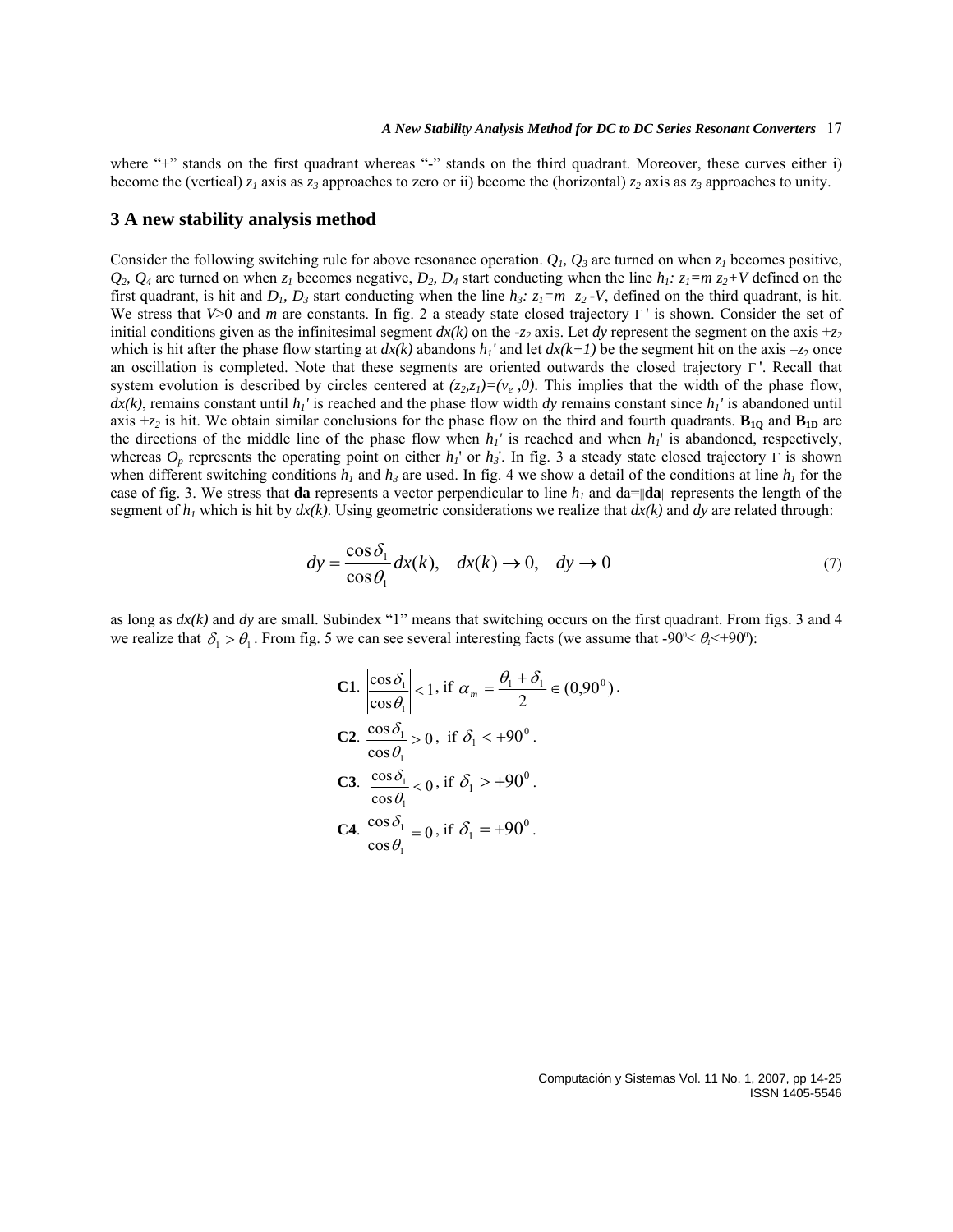

**Fig. 2.** Phase flow for the overdamped case

where " $0$ " means degrees. It is not difficult to realize that a similar situation as that shown in fig. 4 also holds at  $h_3$ . We obtain a similar expression to  $(7)$  for this case:

$$
dx(k+1) = \frac{\cos \delta_3}{\cos \theta_3} dy, \quad dx(k+1) \to 0, \quad dy \to 0
$$
 (8)

Identical conditions to C1-C4 are also valid for  $\delta_3$  and  $\theta_3$ . Thus, use of (7) and (8) yields:

$$
dx(k+1) = \frac{\cos \delta_3}{\cos \theta_3} \frac{\cos \delta_1}{\cos \theta_1} dx(k)
$$
\n(9)

It is not difficult to show that all these results are also valid for the case of fig. 2. Now, let us extend these results to the case of finite segments on the horizontal axis. Suppose that points *a* and *b* in fig. 3 define a finite segment of line, *E*. This means that the length of *E* is not an infinitesimal  $dx(k)$  any more but a finite number  $S<sub>1</sub>$ . We still refer to fig. 3 instead of introducing a new figure because of space limitations. We realize that *c* and *a* define the finite segment, *I*, obtained on the  $-z_2$  axis once the phase flow starting at *E* completes an oscillation. We recall that circles and lines are continuous functions and that composition of continuous functions is also continuous. Hence, given lines  $h_1$ ,  $h_3$  defined on the first and third quadrants angles  $\delta_1$ ,  $\theta_1$ ,  $\delta_3$ ,  $\theta_3$  can be expressed as continuous functions of points on *E*. Further, we know that the image of a connected set obtained through a continuous function is also connected, i.e. *I* is connected because *E* is connected. Let  $S_2$  be the length of *I*, i.e.:

$$
S_2 = \int_a^c dx(k+1) > 0
$$
 (10)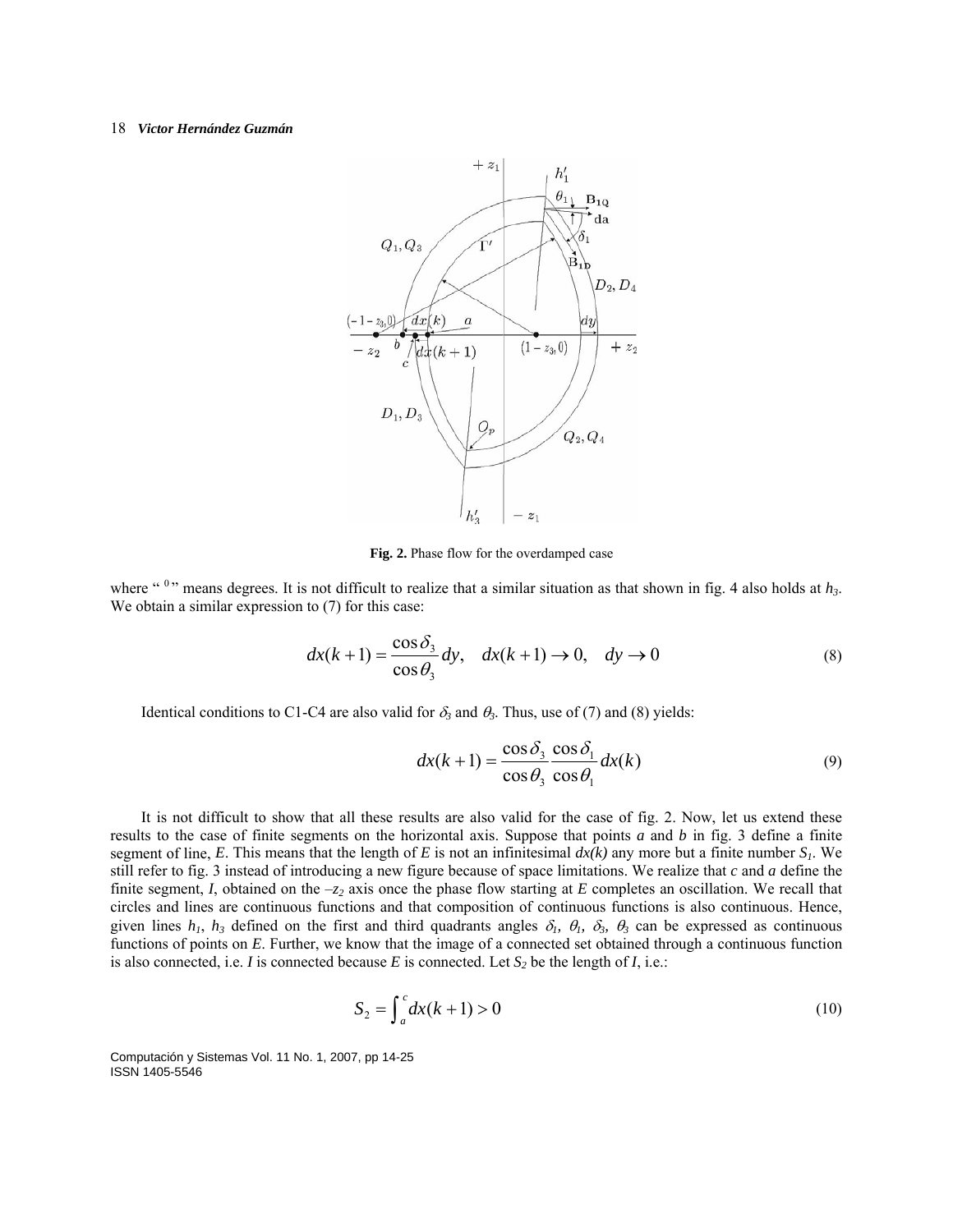On the other hand, using the above reasoning, we know that we can use (9) to write (10) in terms of the segment *E* as:

$$
S_2 = \int_a^c dx(k+1) < \int_a^b dx(k) = S_1 \tag{11}
$$

if  $\left|\frac{\cos\theta_1}{2}\right| \leq 1$ cos cos cos cos 3 3 1  $\frac{1}{\alpha} \frac{\cos \theta_3}{\cos \theta_1}$ δ θ  $\frac{\delta_1 \cos \delta_3}{\delta_1}$  for all points belonging to the segment of line *E*. This ensures convergence to the closed

trajectory Γ as the discrete time, *k*, grows. It is straightforward to show that these results are also valid for the case of fig. 2 as well as for the case when the phase flow evolves inside the area contained by the closed trajectories Γ or Γ '. We summarize our findings as follows.



**Fig. 3.** Phase flow for the underdamped case

**Proposition 1**. The closed trajectories Γ' and Γ shown in figs. 2 and 3 are locally asymptotically stable if  $\left|\frac{\cos \delta_1}{\cos \theta_1} \frac{\cos \delta_3}{\cos \theta_4}\right|$  < 1 and -90<sup>o</sup>  $\lt \theta_i$  < +90<sup>o</sup> stands for subindex "1" and "3", for all points in a connected segment of line on  $\cos\theta_1 \cos\theta_3$ 

the -*z2* axis containing point *a*.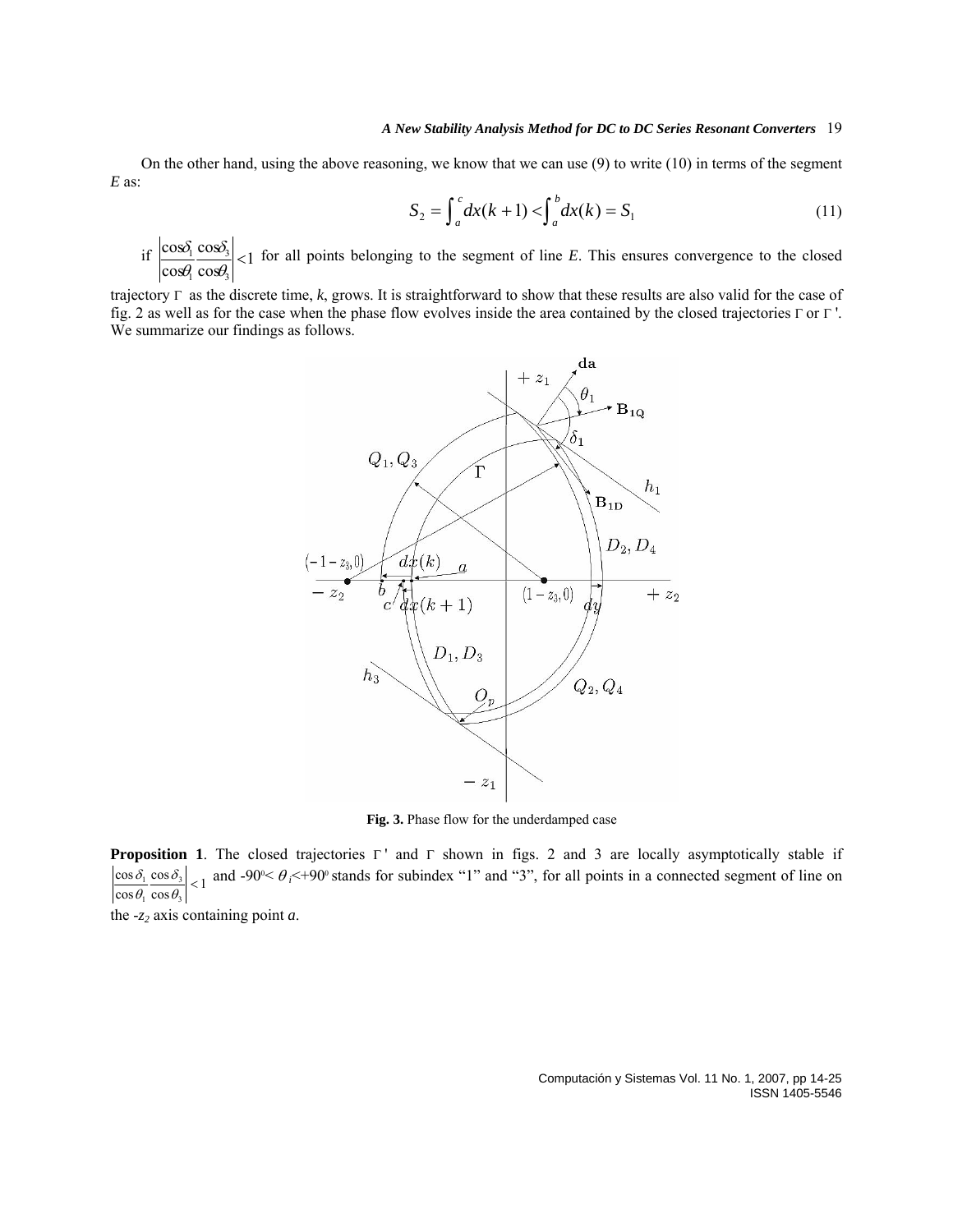

**Fig. 4.** Phase flow at the switching condition



**Fig. 5.** Relationship between  $\cos\delta_l$  and  $\cos\theta_l$  as both  $\delta_l$  and  $\theta_l$  change. We stress that  $\delta_l > \theta_l$ 

We stress that given a point on  $h_1$  it is possible to use the fact that the converter evolution is described by concentric circles (see section 2) to easily find the corresponding point on  $h_3$ . On the other hand, from figs. 2 and 3 we realize that C2 and C3 correspond, respectively, to the overdamped and underdamped responses reported by Kim et al. (1991). Note that according to (11) the closer is  $\cos \delta_3 \cos \delta_1$  to zero the faster convergence to the closed  $\cos\theta_3 \cos\theta_1$ 

trajectory is obtained. This means that the case of zero eigenvalues reported by Kim et al. (1991), is obtained if C4 is true. We recall that this is equivalent to the optimal behaviour reported by Oruganti and Lee (1985) and Oruganti et al. (1988). Further, note that C4 means that the switching condition  $h<sub>l</sub>$  is perpendicular to the line passing through (-1-*z*<sub>3</sub>,0) and the point reached on  $h_l$  by the phase flow, i.e. the switching condition is parallel to  $\mathbf{B}_{\text{1D}}$ .

Finally, we stress that, contrary to figs. 2 and 3, the phase flow starting at a point *b* located outside the closed trajectory may arrive to a point *c* located inside the closed trajectory in the case when C4 is true at a point  $O_p$  not

corresponding to the operating point  $O_p$ . Although this means that the integration limits used in (11) may require to be changed in order to keep positive both lengths  $S_1$  and  $S_2$ , however it is not difficult to realize that it is still sufficient to satisfy  $\left|\frac{\cos \delta_3}{\cos \theta_3} \frac{\cos \delta_1}{\cos \theta_1}\right| < 1$ cos cos 1 1 3  $\frac{3}{2} \frac{\cos \theta_1}{\cos \theta_2}$  < δ θ  $\delta_3$  cos  $\delta_1$   $\Big|$  for all points belonging to the segment of line under study in order to achieve

 $S_2 \le S_1$ . This and the connectedness of both *E* and *I* ensure convergence to the closed trajectory as *k* grows. Thus, proposition 1 is also valid in this case.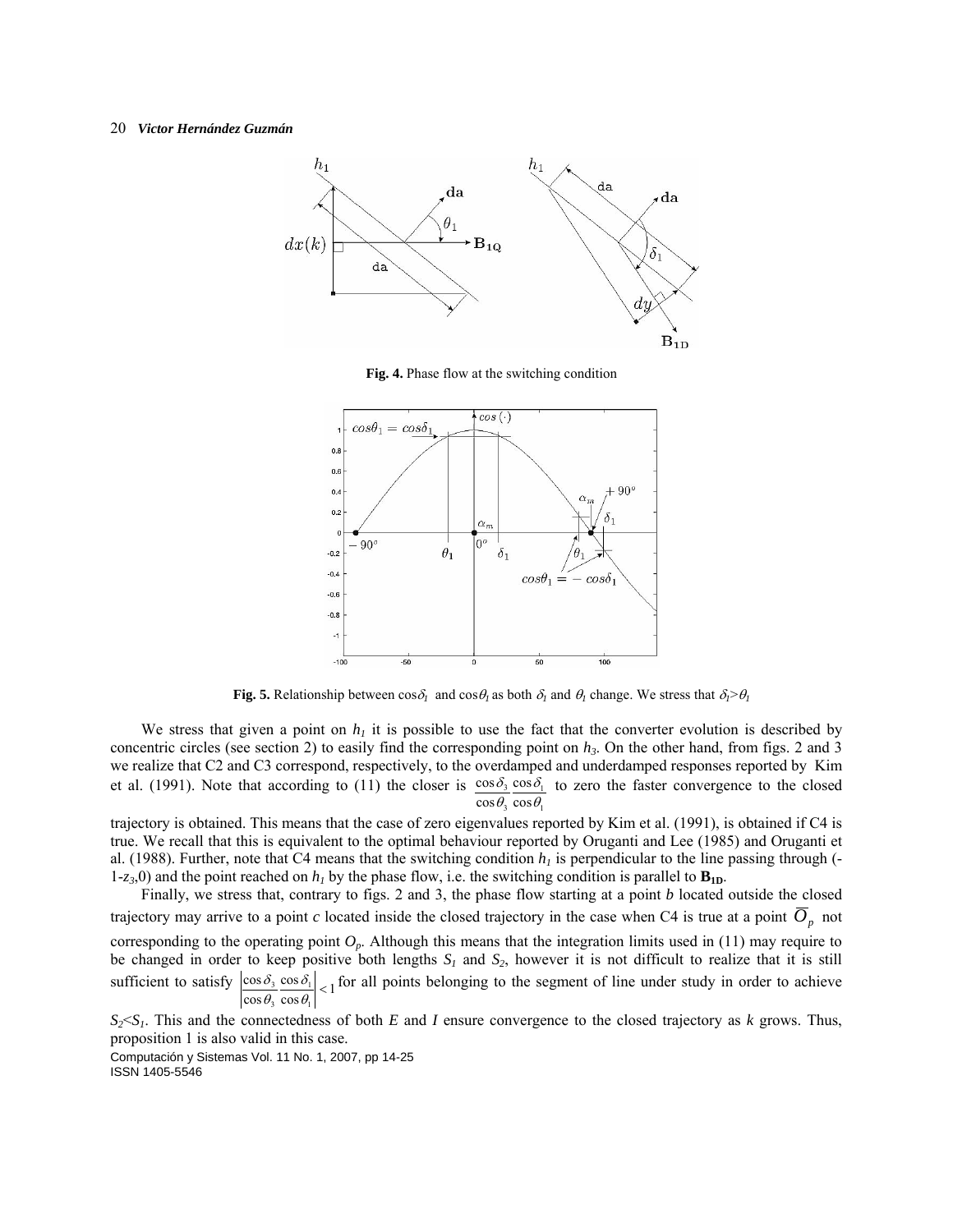## **4 Numerical computations**

We stress that the switching condition on the first quadrant,  $h_1$ , can be regarded as the function:

$$
V = z_1 - m z_2 \tag{12}
$$

The time derivative of *V* along the trajectories of (5) is given as the dot product of two vectors:

$$
\dot{V} = \left(\frac{\partial V}{\partial z}\right)^{T} z, \quad z = (z_2, z_1)^{T},
$$
\n
$$
\frac{\partial V}{\partial z} = \left(\frac{\partial V}{\partial z_2}, \frac{\partial V}{\partial z_1}\right)^{T}, \quad z = (z_2, z_1)^{T}
$$
\n(13)

We recall that the gradient vector  $\frac{\partial^2 f}{\partial z^2}$ *V* ∂  $\frac{\partial V}{\partial \tau}$  is perpendicular to *h<sub>1</sub>* whereas *z* represents the phase flow. Thus, using figs. 2, 3 and (5), (12), (13) we obtain:

$$
\vec{V} = \left\| \frac{\partial V}{\partial z} \right\| |z| \cos \theta_1 = 1 - m z_1 - z_2 - z_3
$$
\n
$$
\frac{\partial V}{\partial z} = (-m,1)^T, \quad z = (z_1, -z_2 - z_3 + 1)^T
$$
\n(14)

just before  $h_1$  be hit and:

$$
V = \left\| \frac{\partial V}{\partial z} \right\| |z| \cos \delta_1 = -1 - m z_1 - z_2 - z_3
$$
  
\n
$$
\frac{\partial V}{\partial z} = (-m,1)^T, \quad z = (z_1, -z_2 - z_3 - 1)^T
$$
\n(15)

just after  $h_1$  be abandoned. Use of (14), (15) and the Euclidean norms of the vectors involved yields:

$$
\frac{\cos \delta_1}{\cos \theta_1} = \frac{-mV - m^2 z_2 - (1 + z_2 + z_3)}{-mV - m^2 z_2 - (-1 + z_2 + z_3)} \sqrt{\frac{(V + m z_2)^2 + (-1 + z_2 + z_3)^2}{(V + m z_2)^2 + (1 + z_2 + z_3)^2}}
$$
(16)

In the next section we present an application example of (16) to determine a region on the phase plane where asymptotically stable closed trajectories exist.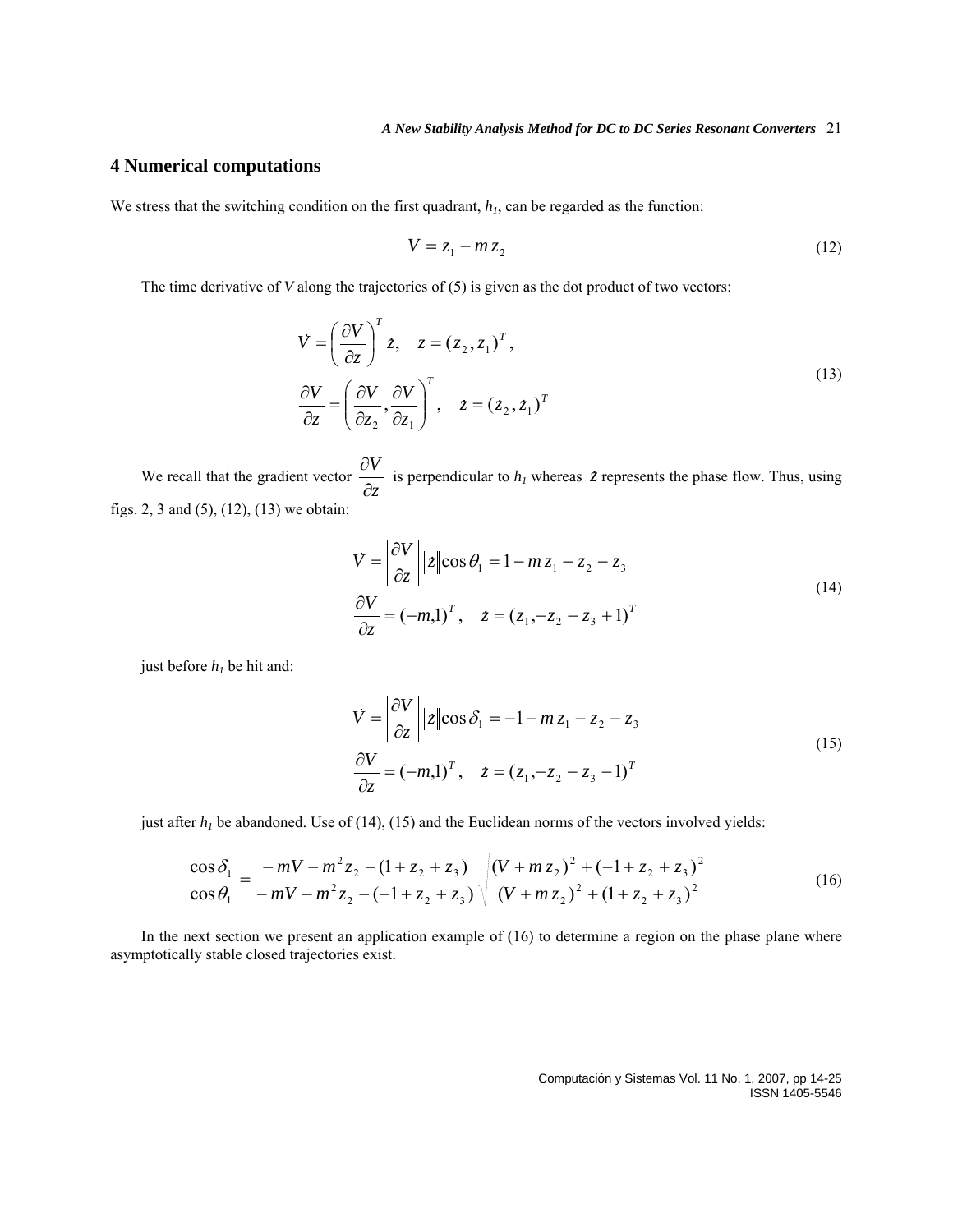## **5 Some application examples**

• Controller presented by Kim et al. (1991). In fig. 6 we present graphically the application of our stability analysis method to the steady state condition defined as  $z_3=0.5$  and power switch conducting angle equal to  $100^\circ$ . We can use (6) to compute numerically that the operating point  $O_p$  is located at  $(z_2, z_1)=(0.899, 2.263)$ . On the other hand, we stress that parameter  $s_n$  defined by Kim et al. (1991) is related to lines  $h_1$  and  $h_3$  through  $m=1/s_n$ . We use the notation *h<sub>1</sub>*, *h<sub>1</sub>'*, *h<sub>1</sub>''*, to define three different switching conditions. We know that the fastest convergence rate is obtained when  $\delta_l$ =+90°, i.e. when  $h_l$  is tangent to the phase flow  $\mathbf{B}_{1D}$ . We also know that  $\mathbf{B}_{1D}$  is perpendicular to a line passing through  $(z_2, z_1) = (-1 - z_3, 0)$  and  $O_p$ . Thus, it is not difficult to obtain that  $m=1.06$  in this case. This corresponds to  $s_n$ =0.943 obtained by Kim et al. (1991) as the zero eigenvalues case. On the other hand, the stability range lays between  $h_l$ <sup>"</sup> and  $h_l$ . The corresponding slopes can be computed as follows. Direction of  $B_{1Q}$  is perpendicular to a line passing through  $(z_2, z_1) = (1-z_3, 0)$  and  $O_p$  whereas direction of  $\mathbf{B}_{1D}$  has already been obtained in the previous step. We stress that the switching boundary (6) is symmetric with respect to first and third quadrants. This and the fact that we are studying the stability of an operating point allow us to establish stability using C1 instead of proposition 1. Thus, according to C1,  $\alpha_m = +90^\circ$  is on the stability limit. Let  $h_l$  correspond to this case. We compute the slope of  $h_l$  as the tangent function of the middle direction between  $\mathbf{B}_{1Q}$  and  $\mathbf{B}_{1D}$  ( $\alpha_m$  is measured from a direction perpendicular to  $h_l$ ), i.e. *m*=-0.5392 which corresponds to *sn*=1.854 reported by Kim et al. (1991). Finally, according to C1 the stability range limits  $h_1$ <sup>"</sup> and  $h_1$  are perpendicular, hence, the slope of  $h_1$ <sup>"</sup> is computed as  $m=1/(-0.5392)=1.854$ , which corresponds to  $s_n = 0.54$  reported by Kim et al. (1991). We stress that we have obtained results which are very close to those presented by Kim et al. (1991) but using, in our case, a much simpler procedure. On the other hand, in fig. 6 we can also see that use of a circle, *e*, instead of a line as the switching condition is not a good choice because the line tangent to this circle at the operating point,  $O_p$ , has  $-0.397$  as slope, i.e. it is outside the stability range because it is not steeper than  $h_1$ . Further, although an ellipse having its main axis on the vertical direction can be used instead of a circle, however better results than those obtained using a line are not expected because slopes of lines tangent to such ellipse go to zero, i.e. they abandon the stability range, for points closer to the  $+z<sub>1</sub>$  axis. We can use these arguments to explain why an ellipse is not used by Kim et al. (1991). On the other hand, straightforward application of our method to the case study presented by Kim and Youn (1991) yields results which are, again, very close to those obtained by Kim and Youn (1991). This analysis is not presented here because of space limitations.



**Fig. 6.** Application to the steady state presented by Kim et al. (1991). Scale of this drawing is not exact and it is used only for illustration of ideas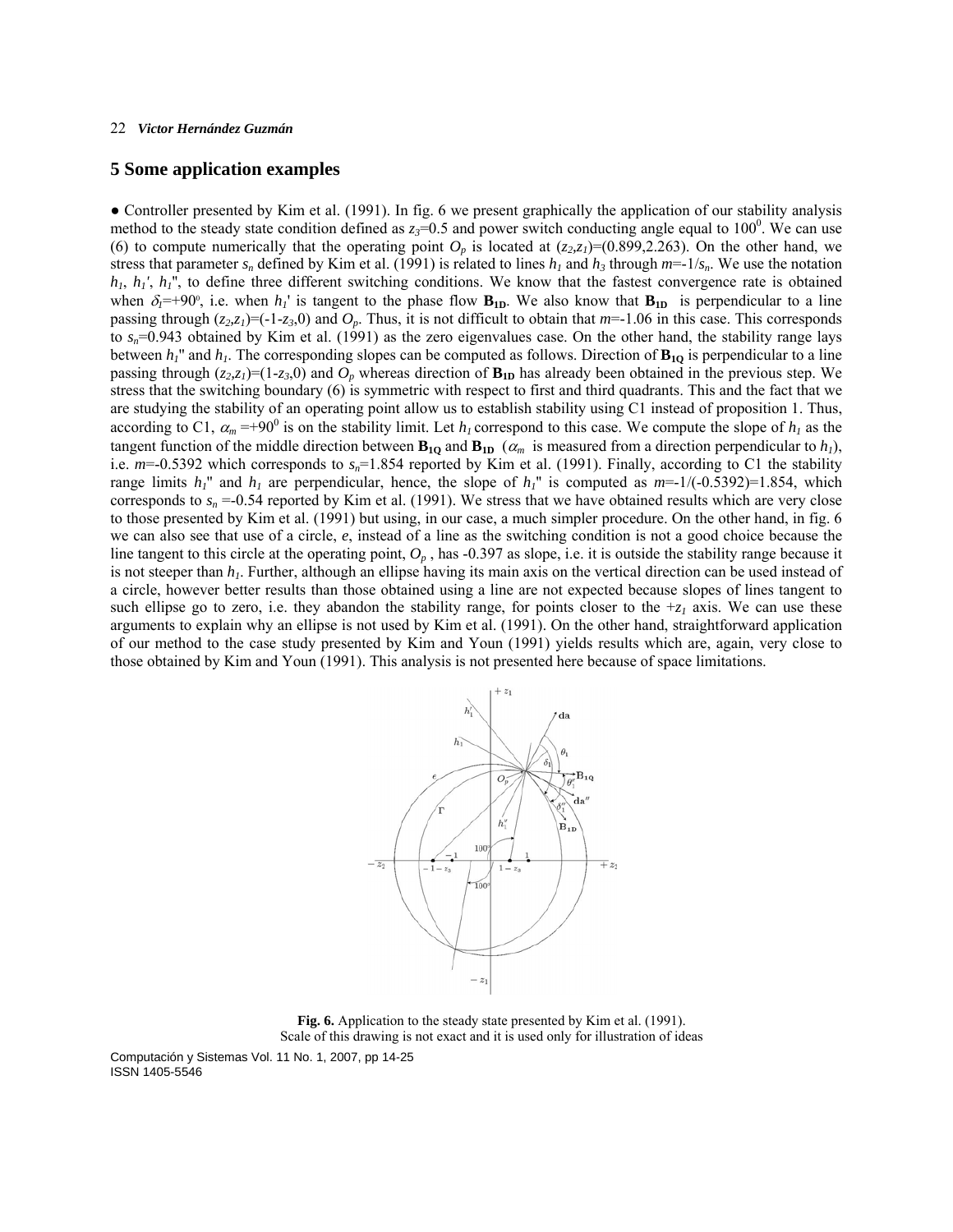In fig. 7 we show how the mean angle  $\alpha_m$  changes as a function of location on the phase plane. From this figure we can analyze the stability conditions for a given specific slope *m* by recalling that, in steady state, the switching condition is hit close to the  $z_2$  axis as the output voltage is close to unity whereas output voltages close to zero correspond to a switching condition which is hit, in steady state, close to the  $z_1$  axis (see the paragraph after (6) in section 2).



**Fig. 7.** *a*) Direction of  $\mathbf{B}_{1Q}$  and  $\mathbf{B}_{1D}$  on the phase plane. From this plot it is easy to find the middle direction between these phase flows and, from this, to compute the mean angle  $\alpha_m$ . Three different possibilities for *m* are studied, *b*), *c*), *d*)

•  $m=-1$  proposed by Rosseto (1996). We realize that: 1) on the  $+z_1$  axis  $\alpha_m$  has small variations located between approximately  $+45^{\circ}$  and a number less than  $+90^{\circ}$ , 2)  $\alpha_m$   $\geq +90^{\circ}$  on the  $+z_2$  axis for  $z_2$   $\geq 1$ - $z_3$ . Using C1 to analyse these cases we conclude that stability is expected for output voltages far from unity whereas stability is not ensured for output voltages close to unity. Further, using C4 we also conclude that the fastest convergence to the steady state,  $\delta_l$ =+90°, will always occur for some output voltage far from unity. This agrees with the simulation and experimental results presented by Rosseto (1996). On the other hand, given some  $z_2$  and  $z_3$  we can use (6) to compute  $z_1$ , i.e. these values represent an operating point on the phase plane where a closed trajectory exists. Now, we can use (12) to compute *V*. All of these values can be used in (16) to verify if  $\frac{\cos \delta_1}{\cos \theta_1}$  < 1 1  $\frac{\omega_1}{\theta_1}$  <  $\delta$ <sub>1</sub> - Note that this condition is equivalen to

 $\frac{\cos \delta_1 \cos \delta_3}{\cos \theta_1 \cos \theta_3}$  < 1  $\frac{1}{1}$  cos  $\sigma_3$  $\frac{\theta_1 \cos \theta_3}{\theta_1 \cos \theta_2}$  $\delta_1$  cos  $\delta_{3}$  <sub>c1</sub> in proposition 1, because closed trajectories are symmetric on the first and third quadrants. We can

repeat this procedure for several points on the phase plane to determine the region on the phase plane where operating points (on  $h_l$ ) corresponding to asymptotically stable closed trajectories exist. This region is represented by the shadowed region in fig. 8 where lines used to shadow such region represent the switching boundaries (6) for different values of *z3*. We stress that although this analysis might be also done using the eigenvalues based criterion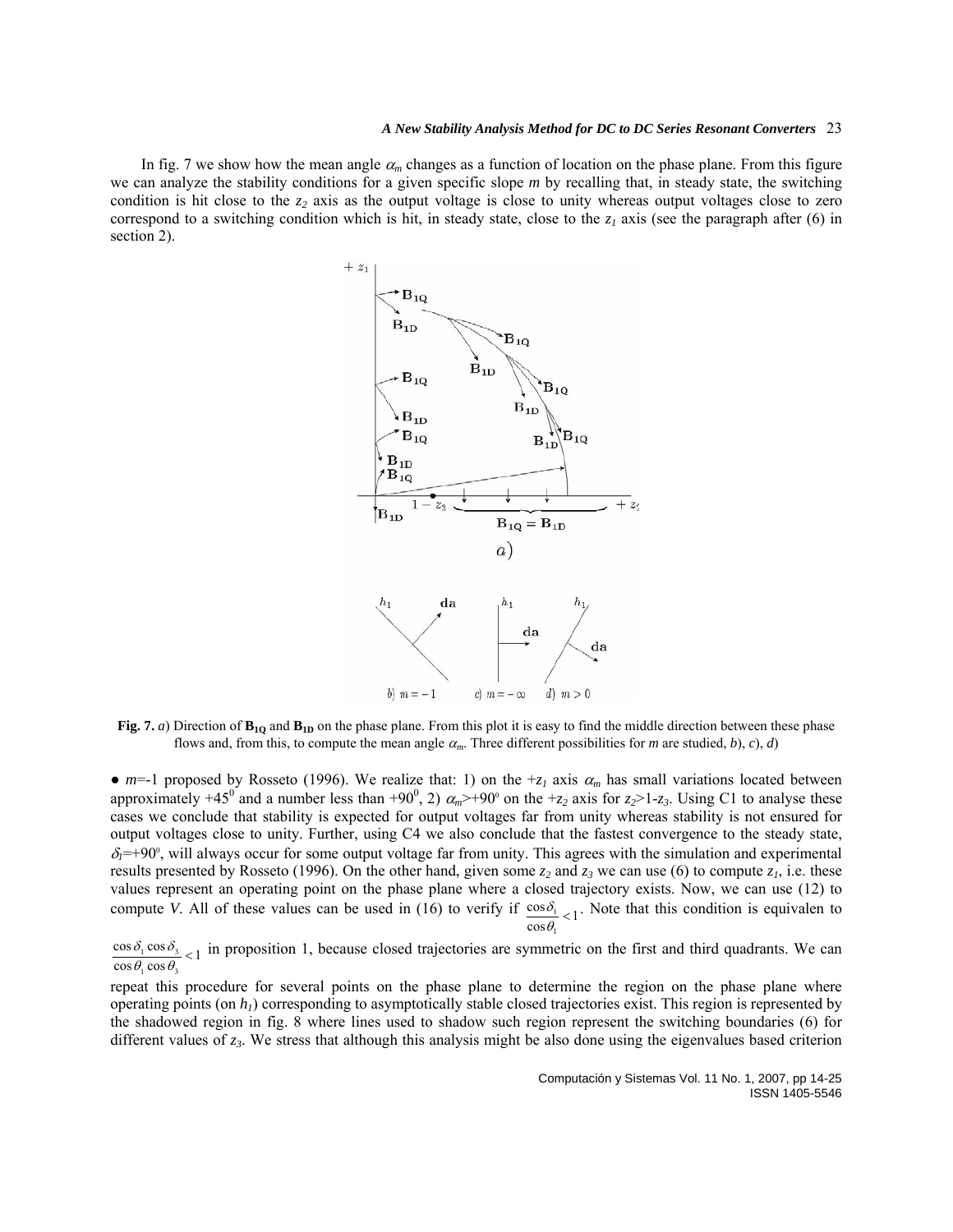introduced by Kim et al. (1991) however a much larger amount of computations are required. The previous analysis is also usefull, for instance, when a PI controller is used to adjust *V* as proposed by Rosseto (1996) where, however, no stability analysis is presented for such control strategy. We stress that use of assumption A1 allows to ensure that, in spite of continuous changes on  $z_3$  and *V*, the resonant variables  $z_1$  and  $z_2$  are always close to some closed trajectory on  $h_1$  and, hence, the local stability result obtained previously by using (6), (16), which is valid on the shadowed region shown in fig. 8, is usefull to ensure estability of the whole PI control strategy.



**Fig. 8.** Operating points on  $h_l$  (shadowed region) where asymptotically stable closed trajectories exist

•  $m=-\infty$  or capacitor-voltage control. We realize that: 1) on the  $+z<sub>I</sub>$  axis  $\alpha<sub>m</sub>$  has small variations located between  $+0<sup>0</sup>$ and a number around  $+45^0$ , 2)  $\delta_l = \theta_l$  and  $\alpha_m = +90^0$  on the  $+z_2$  axis for  $z_2 > 1$ -  $z_3$  and 3)  $\alpha_m$  changes from  $+90^0$  to  $+0^0$  as the output voltage  $z_3$  changes from unity to zero. According to 1) and fig. 5 we conclude that  $\frac{1}{1}$  cos $v_3$  $\frac{\cos\theta_1\cos\theta_3}{\cos\theta_1\cos\theta_3}$  $\cos \delta_1 \cos$ θ, cosθ  $\delta_1 \cos \delta_3$  is far from

zero for output voltages close to zero, i.e. slow system responses are expected. From fig. 7 we realize that  $\alpha_m$  grows for points far from the  $+z<sub>l</sub>$  axis, i.e. the response improves as higher output voltages are used as stated by Oruganti and Lee (1985). However, according to 2) slow responses are expected again for output voltages close to unity.

• *m*>0 proposed by Sira-Ramirez and Silva-Ortigoza (2002). We realize that: 1)  $\alpha_m$  may be negative on the +*z<sub>1</sub>* axis if *m* is small, 2)  $\alpha_m$  < +90<sup>0</sup> on the +*z*<sub>2</sub> axis for *z*<sub>2</sub>>1- *z<sub>3</sub>* and 3)  $\delta_1$  < +90<sup>0</sup> always. Because of 3) the fastest response condition C4 is never achieved and, hence, only slow responses are expected which agrees with the experimental results reported by Sira-Ramirez and Silva-Ortigoza (2002). On the other hand, 2) means that the transient performance is improved with respect to the *m*=-∞ case for output voltages close to unity. Finally, according to 1) instability may be expected for output voltages close to zero, however this is avoided by Sira-Ramirez and Silva-Ortigoza (2002) by defining both  $h_1$  and  $h_3$  passing through the origin, i.e.  $m \rightarrow +\infty$  as  $z_3 \rightarrow 0$ .

## **6 Conclusions**

In this note we introduce a novel stability analysis method for DC to DC series resonant converters. This method provides a graphical tool to determine a region on the phase plane where asymptotically stable closed trajectories exist. A new nice geometrical condition is also formulated to obtain the fastest convergence rate reported previously by several authors. This method allows to understand clearly how performance is affected as the location of the operating point changes on the phase plane. The main reason for this is that it is based on simple geometrical considerations. This method represents a new approach for the stability and performance analysis of several controllers presented in the past: conclusions obtained with our method are in accordance with simulation and